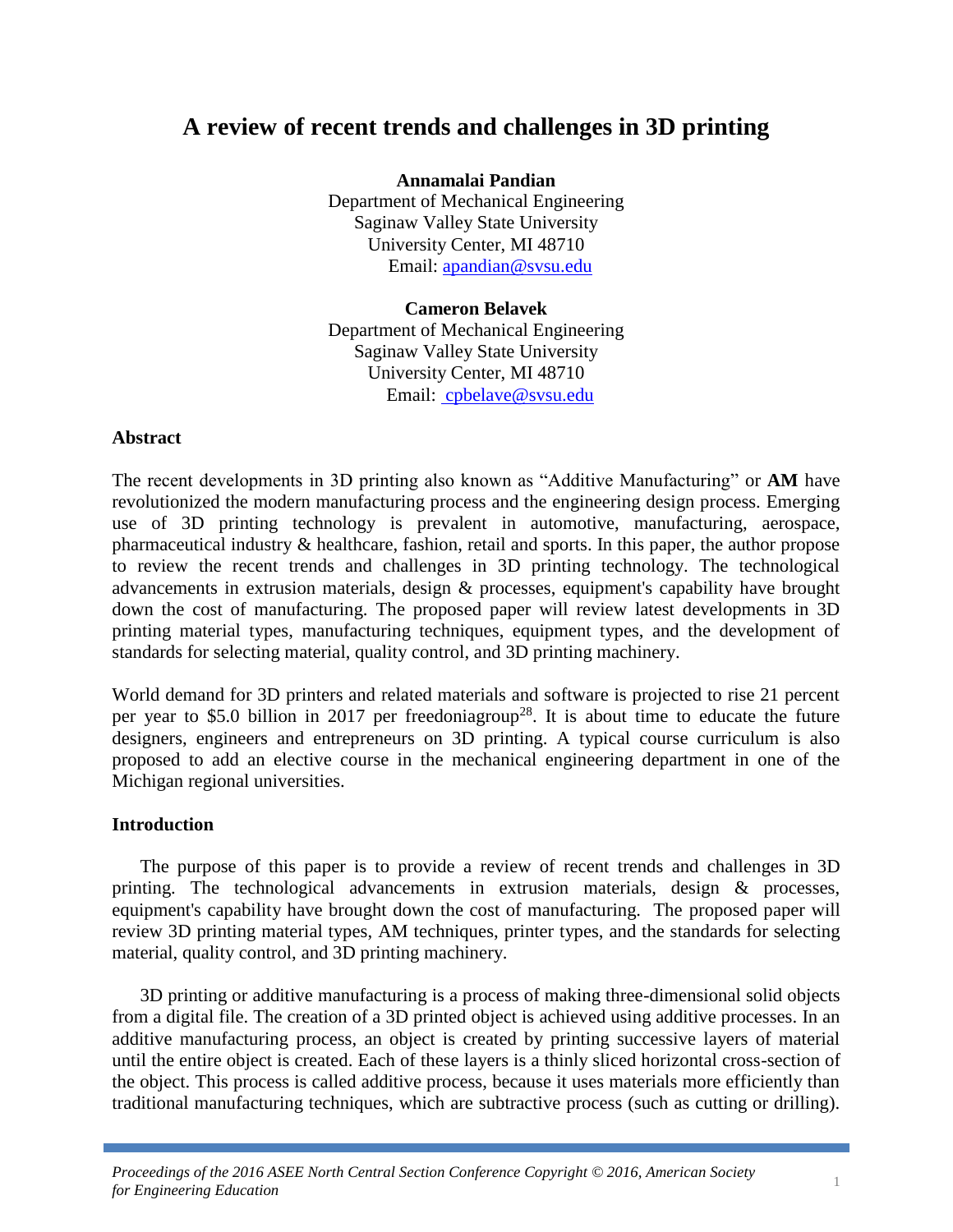The recent developments in 3D printing also known as "Additive Manufacturing" have revolutionized the modern manufacturing process and the engineering design process. Emerging use of 3D printing technology is prevalent in automotive, manufacturing, aerospace, pharma & healthcare, fashion, retail and sports.

The 3D printing technology is used for both prototyping and distributed manufacturing with applications in architecture, construction, industrial design, automotive, aerospace, military, engineering, civil engineering, dental and medical industries, biotech (human tissue replacement), fashion, footwear, jewelry, eyewear, education, geographic information systems, food, and many other fields.

The quality of the 3D printed object depends upon the additive material composition, the manufacturing process, the type of 3D printers used, the speed of the printer, and the volume of the object printed. This paper will address each category trends and challenges. Today google search will yield 88.1M hits on 3D printing. The 3D printing technology is becoming a mainstream manufacturing technology similar to metal cutting technology. It is appropriate and timely to offer AM technology courses in the universities.

## **Literature Review**

The idea of printing 3D objects conceptualized and was patented by Chuck Hull  $^{1, 2}$  of 3D Systems Inc. in 1986. Sachs<sup>3</sup> et al. at MIT obtained a patent for making a component by depositing a first layer of a fluent porous material, such as a powder, in a confined region and then depositing a binder material to selected regions of the layer of powder material to produce a layer of bonded powder material at the selected regions. Such steps are repeated a selected number of times to produce successive layers of selected regions of bonded powder material so as to form the desired component. The un-bonded powder material is then removed. In some cases the component may be further processed, for example, by heating it to further strengthen the bonding thereof. MIT's  $3DP^{TM}$  process laboratory<sup>4</sup> lead the way in 3D printing process research in the area of gradient index lenses, tooling for low cast casting, fine ceramic components for electronic application, tungsten carbide cutting tools, and metal matrix composites.

D.A. Roberson<sup>5</sup> et al. evaluated the capability of five desktop additive manufacturing (AM) machines based on the ability to produce a standard component. This work also developed a model/method for evaluating and ranking AM technologies based on select criteria that can facilitate purchasing decisions. A standard part was designed and printed on each machine, and evaluated based on dimensional accuracy and surface finish. Additionally, the machines were compared based on build time for single and multiple parts as well as material consumption and unit cost. The ranking system presented in this paper has demonstrated the ability to discriminate between different AM processes and rank these systems based on quantitative measures.

Lee and Kim<sup>6</sup> analyzed the trend of 3D printing-related patents for the last 10 years to investigate patent application trends by country, by year, by assignee and by technology. Furthermore, the paper analyzed the patent trend on 3D printers and materials used to secure original technologies and a portfolio of application technologies in medium and long terms. Utela<sup>7</sup> et al. presented a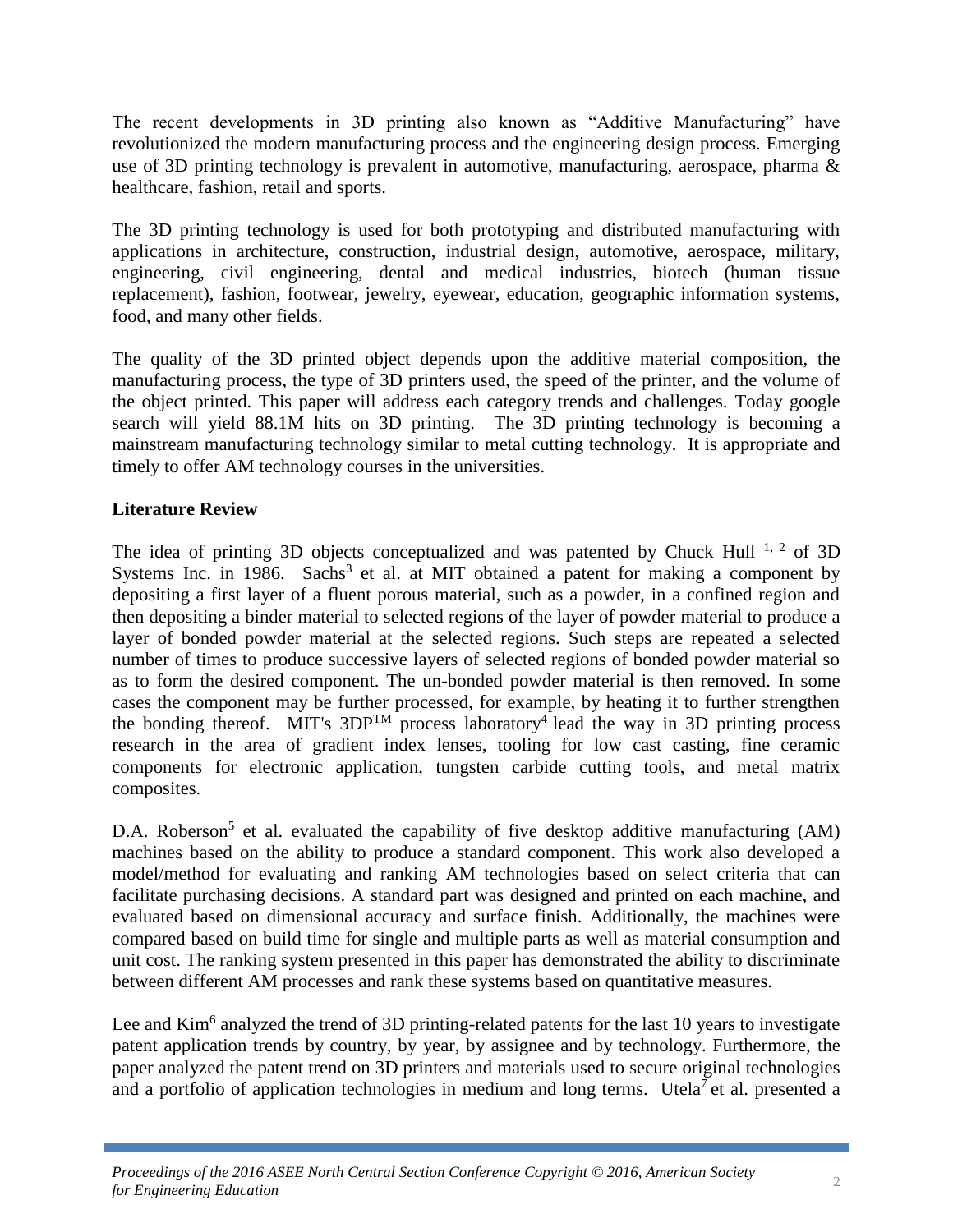paper organizing the process of 3DP implementation into five steps (powder formulation, binder method selection, binder formulation and testing, printing process specification, and postprocessing specification) and presented a review of the literature relevant to each step in 3DP implementation. Huang<sup>8</sup> et al. reviewed the societal impact of additive manufacturing in  $(1)$ customized healthcare products to improve population health and quality of life, (2) reduced environmental impact for manufacturing sustainability, and (3) simplified supply chain to increase efficiency and responsiveness in demand fulfillment. Their review also identified the need for further research in the areas of life-cycle energy consumption evaluation and potential occupation hazard assessment for additive manufacturing.

Berman<sup>9</sup> in his paper examined the characteristics and applications of 3D printing for mass customization. He argued that there are a number of promising applications exist in the production of replacement parts, dental crowns, and artificial limbs, as well as in bridge manufacturing. 3D printing market allow firms to profitably serve small market segments, and enable companies to operate with little or no inventory and significantly reduce the need for factory workers. Thompson<sup>10</sup> et al. provided an overview of the major advancements, challenges and physical attributes related to Direct Laser Deposition (DLD) process. The Part I focused on the thermal/fluidic phenomena during the powder-fed DLD process, which directly influence the solidification heat transfer, which thus affects the part's microstructure and associated thermomechanical properties. In Part II Shamsaei<sup>11</sup> et al. focused on the mechanical properties, characteristics, behavior and microstructure of parts manufactured via DLD and post DLD process parameters (e.g. heat treatment, machining). Methods for controlling/optimizing the DLD process for targeted part design discussed – with an emphasis on monitored part temperature and/or melt pool morphology.

 $Sing<sup>12</sup>$  et al. reviewed the recent technological advancements in materials and in technological aspects of 3D printing, identified future challenges and potential applications in engineering, manufacturing and tissue engineering. Also provided number of patents filed in materials, their applications and industry-wise patent filing trends.

The overall 3D printing technology publishing trend<sup>16</sup> is provided in Figure 1. The exponential rise in the number of publications clearly demonstrates that 3D printing technology is going to dominate the additive manufacturing filed in the coming years.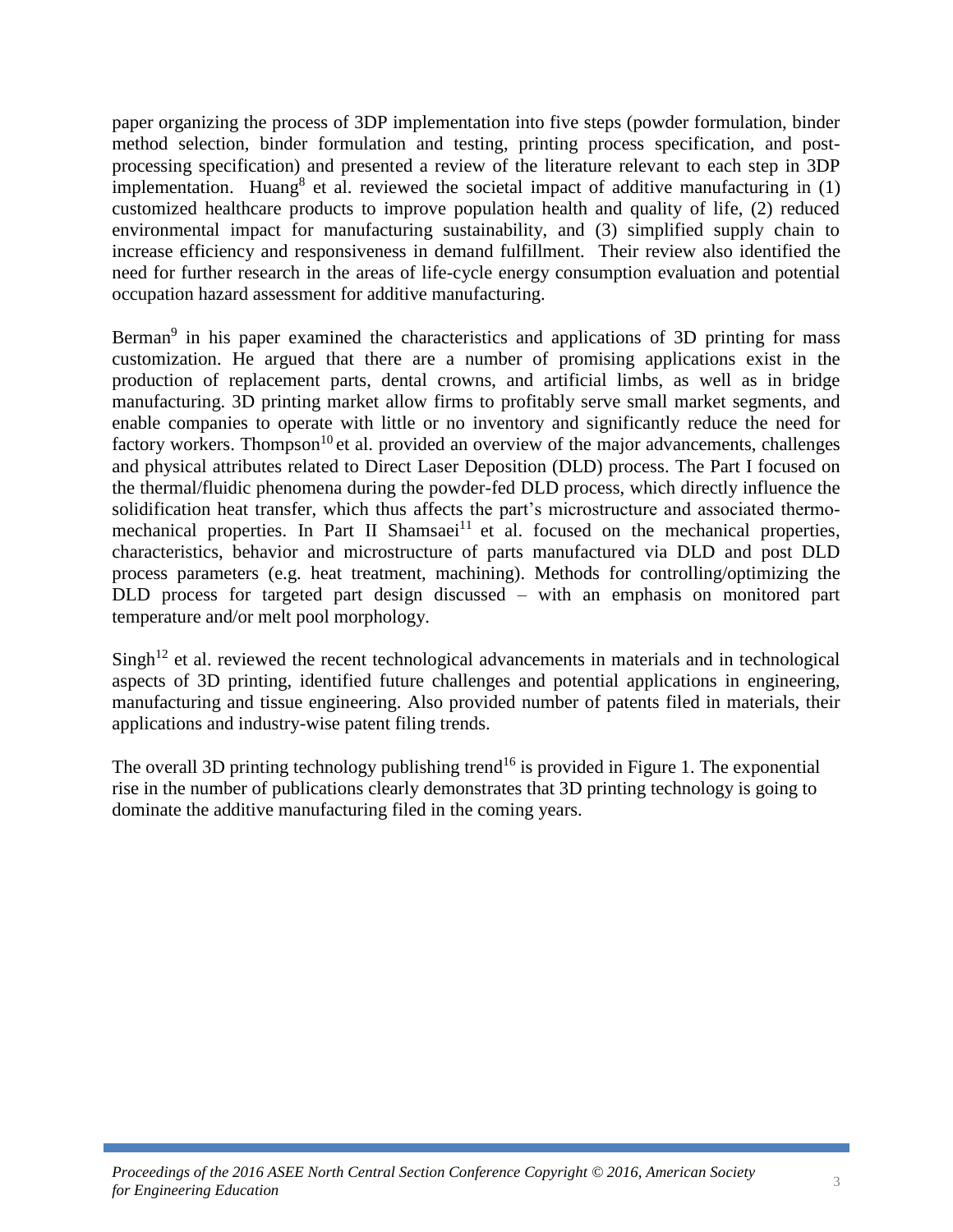

**Figure 1:** Publication Trend<sup>16</sup>

The overall 3D printing patent publication trend<sup>16</sup> is provided in Figure 2. The exponential rise in the patent applications clearly demonstrates that 3D printing technology is going to dominate additive manufacturing in the coming years.



Figure 2: Patent applications trend<sup>16</sup>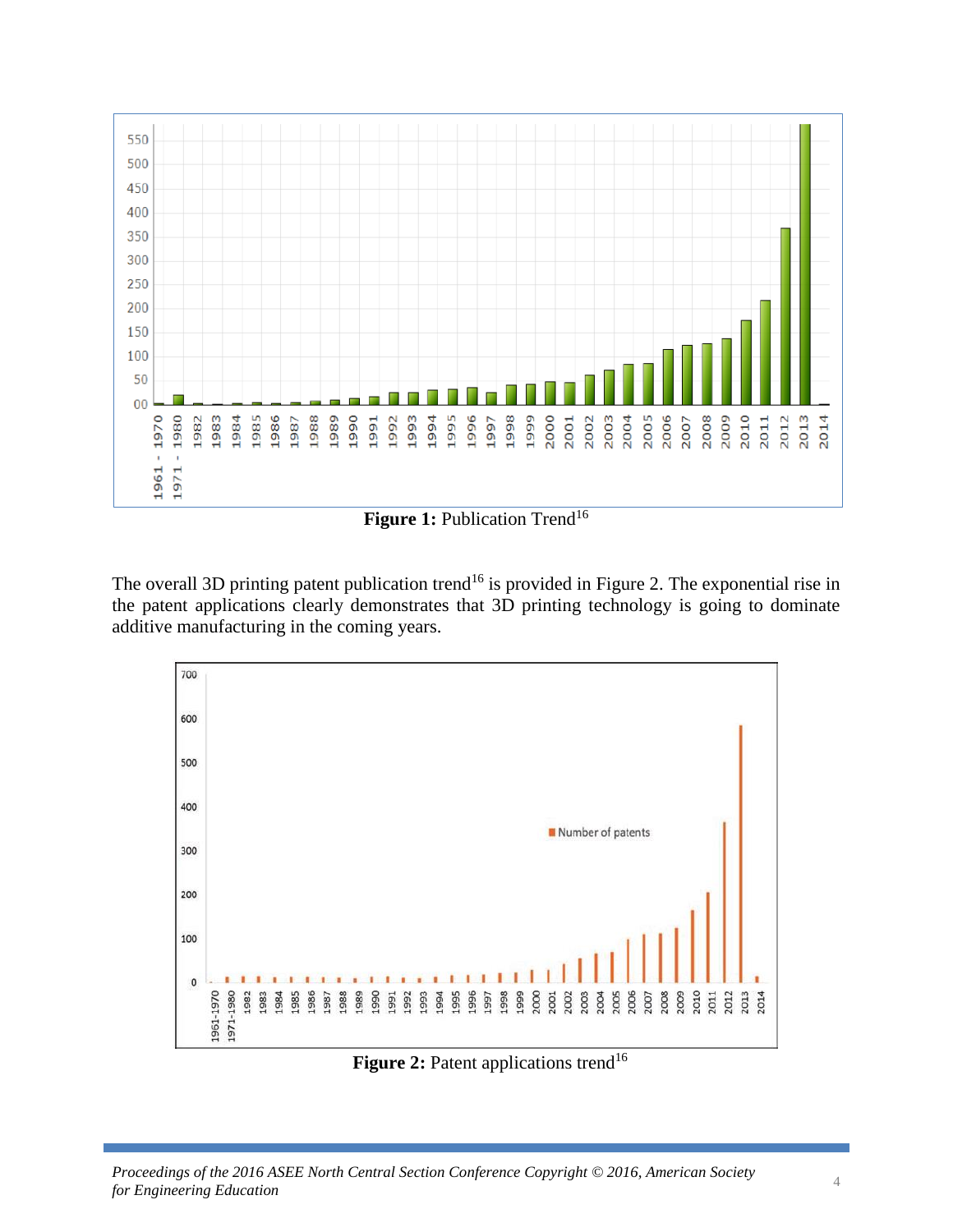The following sections will focus on the material, printing technology, 3D printing equipment and part quality issues and standards.

### **3D Printing Materials 13, 14**

Materials in additive manufacturing technology systems are defined by the fabrication processing technology. Each 3D printing technology transforms material through external heat, light, lasers and other directed energies. The ability of a material's mechanical composition to react positively to a certain directed energy marries that material to a technology which can deliver the desired change. These material-technology partnerships will expand as materials are advanced and material chemistry explored. Advancing technologies encourages more positive material reactions, layer by layer, to directed external energies. The mechanism of material change-unique to individual 3D printing technologies and processes-defines the material in terms of state changes, final mechanical properties and design capabilities. By extension, developments in 3D printing materials correspond with developments in 3D manufacturing; as the build process improves to encourage more positive reactions from materials, material selections will expand.

The 3D printing materials are available in different material types and states such as powder, filament, pellets, granules, resin etc. Specific material types and material properties are developed more precisely to suit the application. There are plenty of materials already available. New materials are being developed as the new applications are emerging for 3D Printing. In this section the most popular types of AM material types are reviewed.

### **Plastics**

Nylon, or Polyamide, is a strong, flexible, reliable and durable plastic material commonly used in powder form with the sintering process or in filament form with the Fusion Deposition Modeling (FDM) process. It is naturally white in color but it can be colored pre -or post-printing. This material can also be combined (in powder format) with powdered aluminum to produce another common 3D printing material for sintering- Alumide. ABS is another strong plastic used for 3D printing, in filament form. It is available in a wide range of colors.

Polylactic acid or polylactide (PLA) is a biodegradable plastic material be utilized in resin format for digital light processing/stereolithography (DLP/SL) processes as well as in filament form for the FDM process. It is offered in a variety of colors, including transparent, which has proven to be a useful option for some applications. However, it is not as durable or as flexible as ABS.

LayWood is a specially developed 3D printing material for entry-level extrusion 3D printers. It comes in filament form and is a wood/polymer composite (WPC). This special filament is a composite material of recycled wood and polymer parts that can create wood-like objects that have the look, feel and even the smell of wood. It can be printed between  $175-250^{\circ}$ C. It is available in light and dark color wood.

### **Metals**

The most common metals and metal composites are titanium, aluminum and cobalt derivatives. One of the strongest metals for 3D printing is stainless steel in powder form for the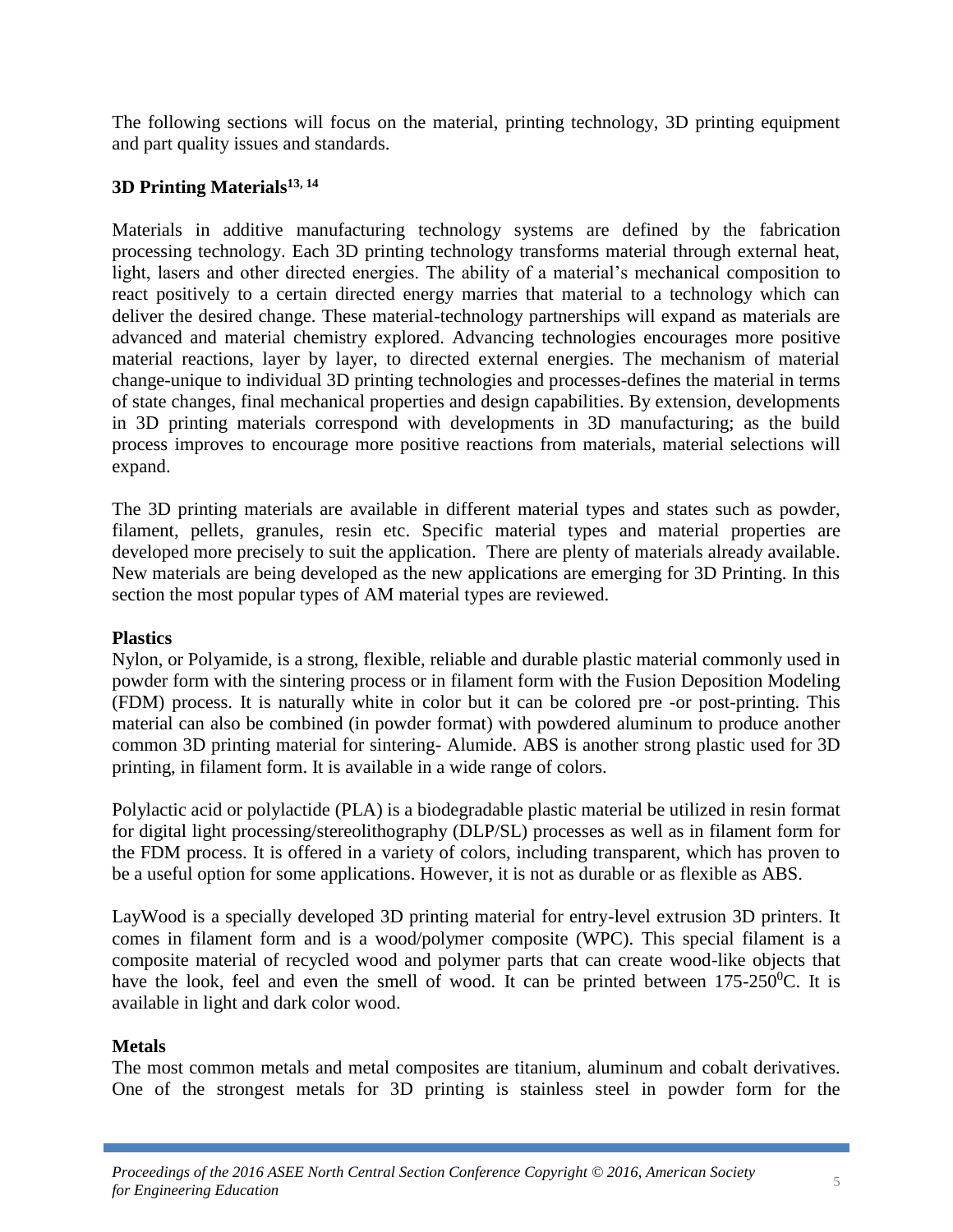sintering/melting/electron beam melting processes. It is naturally silver, but can be plated with other materials to give gold or bronze effect applications across the jewelry sector.

### **Ceramics**

Ceramics are a relatively new group of materials that can be used for 3D printing with various levels of success. The ceramic parts need to undergo post-processing processes same as any ceramic part made using traditional methods of production — namely firing and glazing.

### **Paper**

Mcor<sup>14</sup>Technologies' paper-based 3D printers use the proprietary **S**imple **D**irectMedia **L**ayer (SDL) process. SDL process based 3D printers provide arts community with unlimited access to professional class 3D printing technology. 3D printed models made with paper are safe, environmentally friendly, and easily recyclable and require no post-processing.

### **Bio Materials<sup>15</sup>**

Material from biological origin instead of fossil fuels. There is a huge amount of research being conducted into the potential of 3D printing bio materials for a host of medical (and other) applications. Living tissue is being investigated at a number of leading institutions with a view to developing applications that include printing human organs for transplant, as well as external tissues for replacement body parts.

### **Food**

Experiments with extruders for 3D printing food substances have increased dramatically over the last couple of years. Chocolate is the most common (and desirable). There are also printers that work with sugar and some experiments with pasta and meat. Looking to the future, research is being undertaken, to utilize 3D printing technology to produce finely balanced whole meals.

### **Other<sup>14</sup>**

Stratasys' Objet Connex 3D printing platform printing process combines various materials and specified concentrations to form new materials with the required properties. Up to 140 different Digital Materials can be realized from combining the existing primary materials in different ways.

A comprehensive list of materials applications used by the various manufacturers is shown in Figure 3.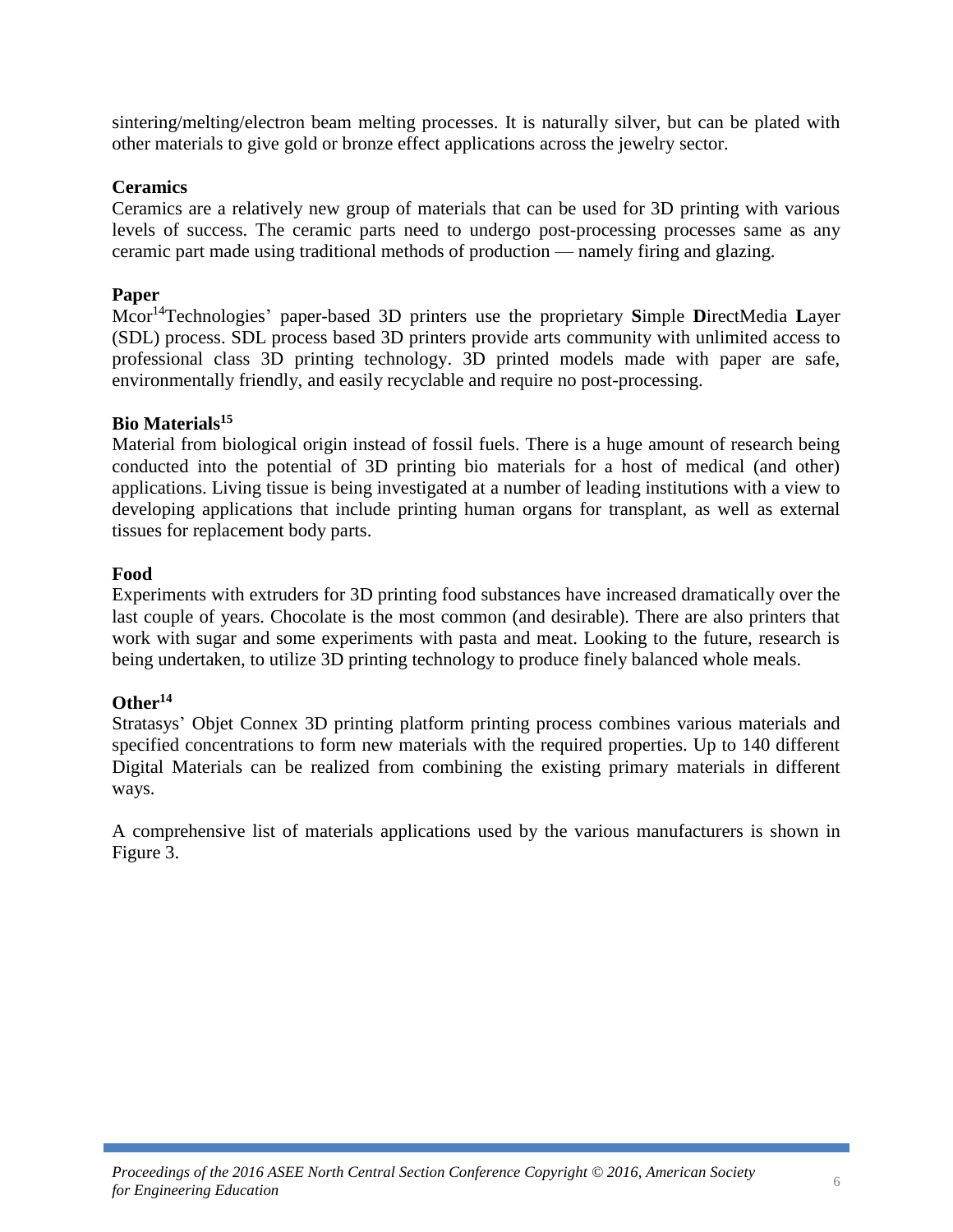

**Figure 3:** Materials vs 3D Printing manufactures<sup>16</sup>

### **Printing Technology overview**

There are many different 3D printing technologies and different classifications of these technologies are used. The American Society for Testing and Materials<sup>18</sup> (ASTM) have divided the additive manufacturing technologies in 7 process categories, which are shown in the Table 1 between brackets. The 3D technologies and materials are shown in Figure 4.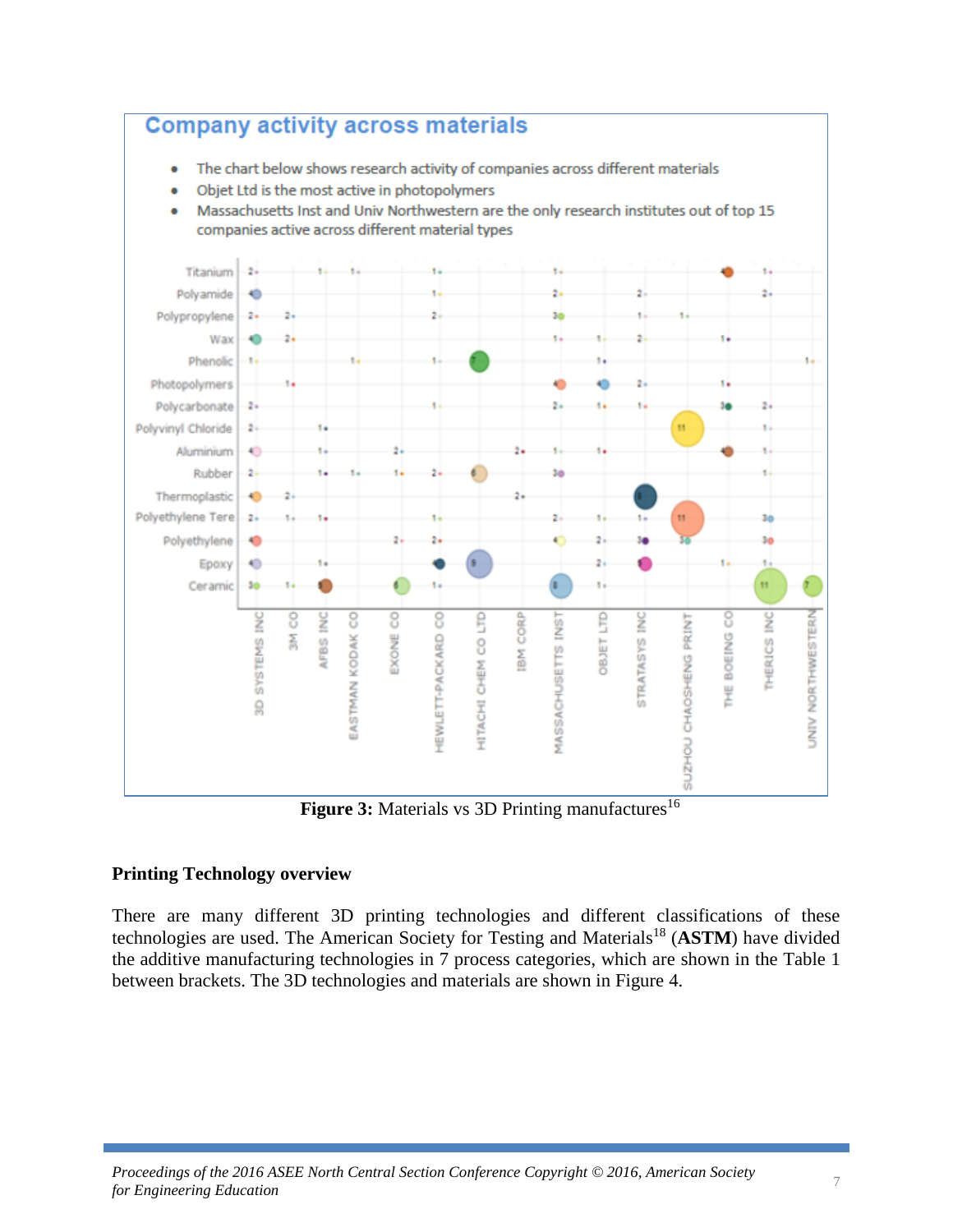| <b>PROCESS</b><br>(ASTM PROCESS)          | <b>TECHNOLOGY (SOME EXAMPLES)</b>                                                                                                                                                                                                                                                                                  |
|-------------------------------------------|--------------------------------------------------------------------------------------------------------------------------------------------------------------------------------------------------------------------------------------------------------------------------------------------------------------------|
| <b>EXTRUSION</b>                          | Fused Deposition Modelling (FDM)                                                                                                                                                                                                                                                                                   |
| <b>IMATERIAL</b><br><b>EXTRUSIONI</b>     | A material is melted and extruded in layers, one upon the other<br>(This technique is normally used in 3D printers at home)                                                                                                                                                                                        |
| <b>DIRECT ENERGY</b><br><b>DEPOSITION</b> | Electron Beam Direct Manufacturing (EBDM)                                                                                                                                                                                                                                                                          |
| (DIRECT ENERGY<br><b>DEPOSITION)</b>      | An electron beam melts a metal wire to form an object layer by layer                                                                                                                                                                                                                                               |
| SOLIDIFICATION OF<br><b>POWDER</b>        | Selective Laser Sintering (SLS)                                                                                                                                                                                                                                                                                    |
| (POWDER BED<br><b>FUSION)</b>             | A bed of powder material is "sintered" (hardened) by a laser, layer upon<br>layer until a model is pulled out of it                                                                                                                                                                                                |
| SOLIDIFICATION OF<br><b>POWDER</b>        | 3D Printing                                                                                                                                                                                                                                                                                                        |
| (BINDER JETTING)                          | Powder is bond by a binding material distributed by a movable inkjet<br>unit layer by layer                                                                                                                                                                                                                        |
| PHOTO-<br><b>POLYMERIZATION</b>           | Stereolithography (SLA)                                                                                                                                                                                                                                                                                            |
| <b>(VAT PHOTO-</b><br>POLYMERIZATION)     | Concentrating a beam of ultraviolet light focused onto the surface of a vat<br>filled with liquid photo curable resin. The UV laser beam hardening slice<br>by slice as the light hits the resin. When a projector beams the UV-light<br>through a mask onto the resin it is called Digital light processing (DLP) |
| PHOTO-<br><b>POLYMERIZATION</b>           | <b>Polyjet Process</b>                                                                                                                                                                                                                                                                                             |
| (MATERIAL JETTING)                        | A photopolymer liquid is precisely jetted out and then hardened with a<br>UV light. The layers are stacked successively                                                                                                                                                                                            |
| <b>SHEET LAMINATION</b>                   | Laminated Object Manufacturing (LOM)                                                                                                                                                                                                                                                                               |
| (SHEET LAMINATION)                        | Layers of adhesive coated paper, plastic, or metal laminates are glued<br>together and cut to shape with a knife or laser cutter                                                                                                                                                                                   |

Table 1: Technology overview based on process<sup>15</sup>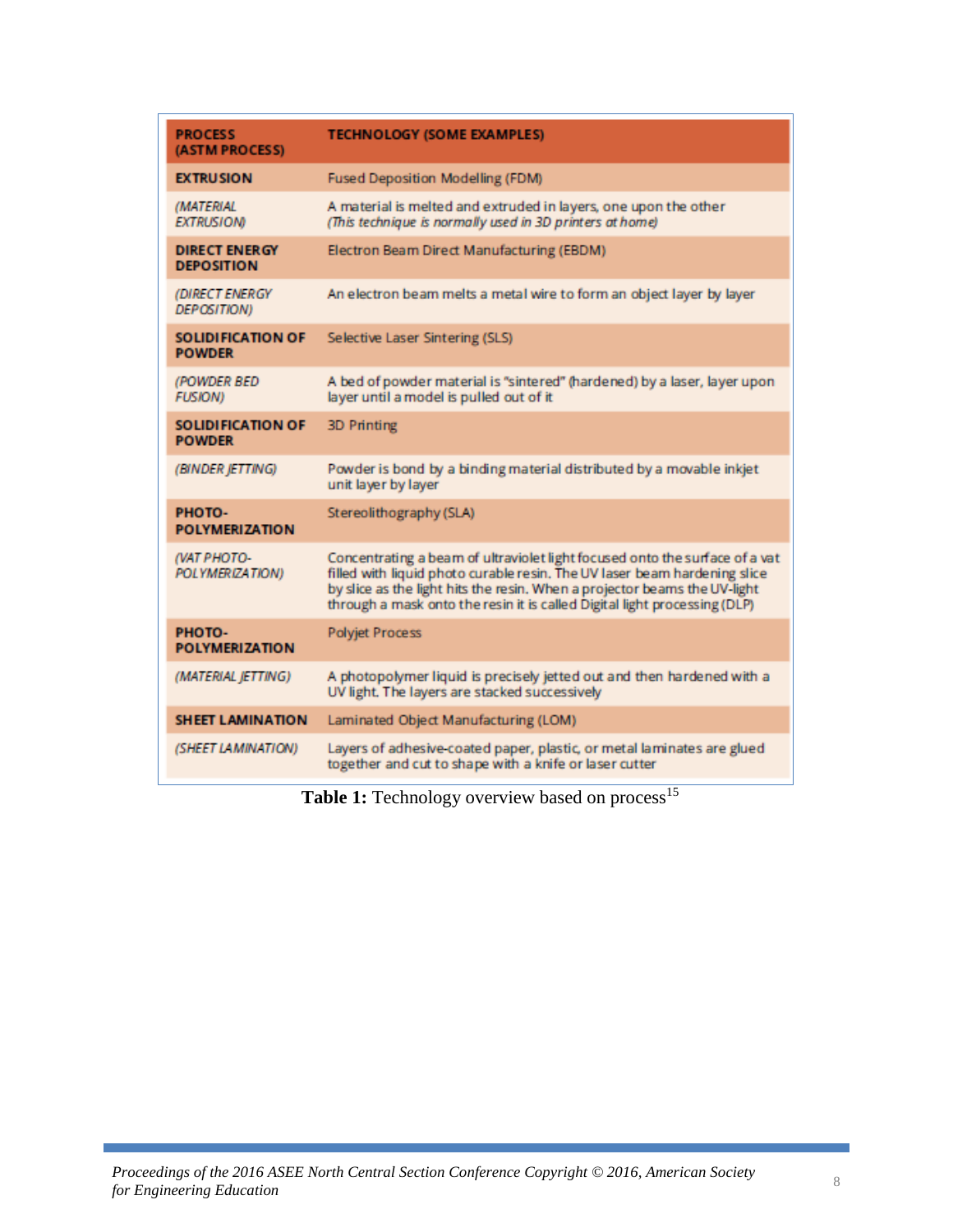

**Figure 4:** Materials and technology<sup>15</sup>

3D printing or additive manufacturing refers to several technologies that produce parts in an additive way. Figure 5 provide an overview of the technologies by the type of material they work with (vertical axis) and how the parts are built out of this material (horizontal axis). Starting point is a digital 3D model of a part, which is then "sliced" in thin layers by a specific computer software. An additive manufacturing machine is building these layer on top of another and thus is creating the physical part.

In order to understand the potential of additive manufacturing, it is crucial to understand the technologies behind it. How the parts are built has an impact on the characteristics such as, durability, surface finish, details and application.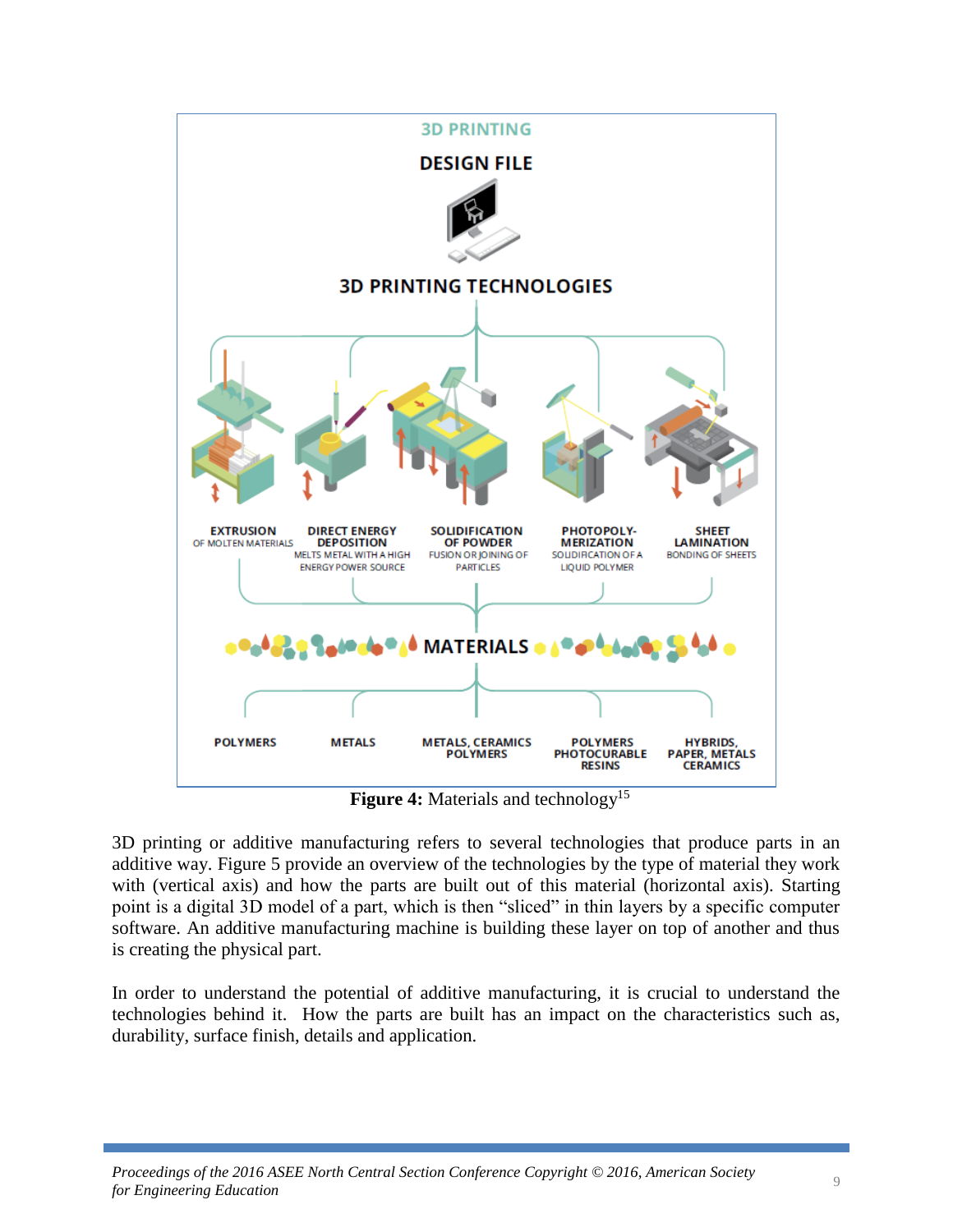**Polymerization** means that parts are built through a UV-light activated polymerization of a chemically reactive liquid material. **Bonding agent** means that powder material is glued together through a liquid bonding agent. **Melting** means that material is melted together.

Depending upon the require part characteristics, additive manufacturing technologies are either used directly to produce parts or by indirect processes in combination with traditional manufacturing techniques.

Direct processes: The part is directly produced with the additive manufacturing machine. There are post-processes applied in order to improve tolerances or surface finish.

Multi-stage process: A "green" part is produced with the additive manufacturing technology which is then going into further processes. For instance, binder jetting is used to produce green metal parts (where metal powder is glued together) which are then going into a sinter process and are infiltrated afterwards.

Indirect processes: Additive manufacturing can be combined with traditional manufacturing. For instance, master patterns are made with 3D printing technologies, which are then used for investment casting of final parts.

The 3D printing technology is an evolving technology. It can be summarized based on 3D printing materials used or based on the processes used or by the 3D printer construction.



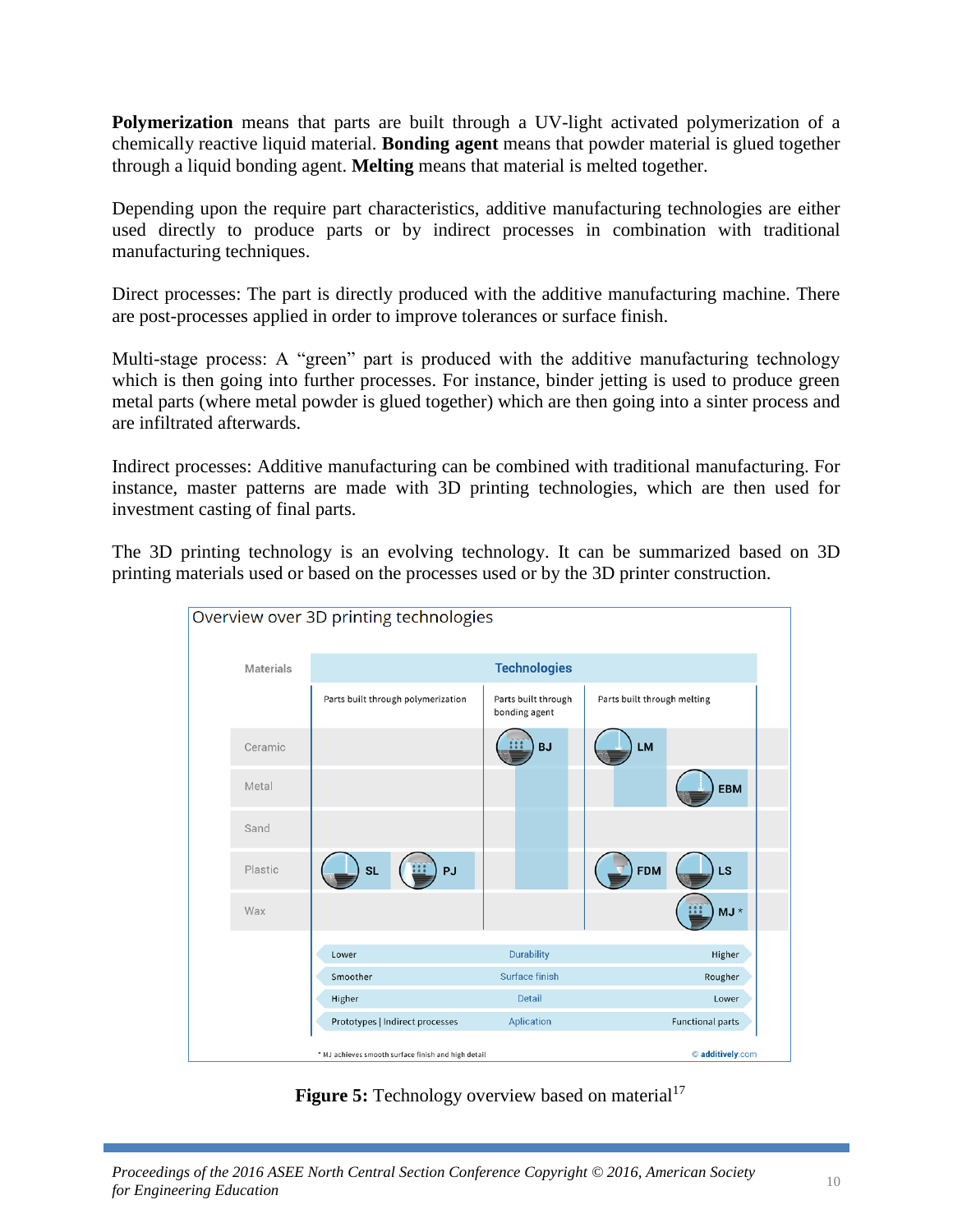#### **Stereolithography (SL)**

In this process, a UV laser is curing a liquid photopolymer in a vat. The part is built by lowering the build platform into the vat. Stereolithography can build large parts with very good accuracy and surface finish. A wide range of material allow to build parts with specific characteristics. However, stereolithography only works with photopolymers which are not stable over time and have no well defined mechanical properties. Prototypes are built with fine details, very good accuracy and surface finishes for visual, form / fit and sometimes functional testing. Materials have been specifically developed to mirror the mechanic properties of engineering materials (in the short term), e.g. high heat resistance. Casting patterns are produced with stereolithography as very good accuracy and surface finishes are achieved.

### **Photopolymer Jetting (PJ)**

In this process, an inkjet print heads are used to jet liquid photopolymers onto a build platform. The material is immediately cured by UV lamps and solidified which allows to build layers on top of each other. Please refer Figure 13. Multiple materials can be jetted together allowing multi-material and multi-color parts. Functionally graded materials are possible.

#### **Binder Jetting (BJ)**

In this process, an inkjet print heads apply a liquid bonding agent onto thin layers of powder. By gluing the particles together, the part is built up layer by layer. Binder jetting technology works with a wide arrange of material types. Green parts are produced to be further processed with other manufacturing techniques. For instance metal parts are sintered in an oven process and then infiltrated.

#### **Laser Melting (LM)**

In this process, a thin layer of metal powder is selectively melted by a laser. The parts are built up layer by layer in the powder bed. Please refer Figure 10. Laser melting can manufacture parts in standard metals with high density, which can be further processed as any welding part. However, the technology is rather slow and expensive as well as surface finishes are limited.

#### **Fused Deposition Modeling (FDM)**

In this process, a plastic filament is melted and extruded through a nozzle. Parts are built by laying down layer-by-layer. Fused deposition modeling can build fully functional parts in standard plastics. However, they have an anisotropy in the z-direction (vertical direction) and a step-structure on the surface.

#### **Electron Beam Melting (EBM)**

In this process, a thin layer of metal powder is selectively melted by an electron beam. The parts are built up layer by layer the in the powder bed. Please refer Figure 8. The parts can be manufactured in using standard metals with high density by electron beam melting. However, the availability of materials to melt is limited and the process is rather slow and expensive. One of a kind small parts are produced directly by electron beam melting (post-processing to achieve better tolerances and surface finish might be required).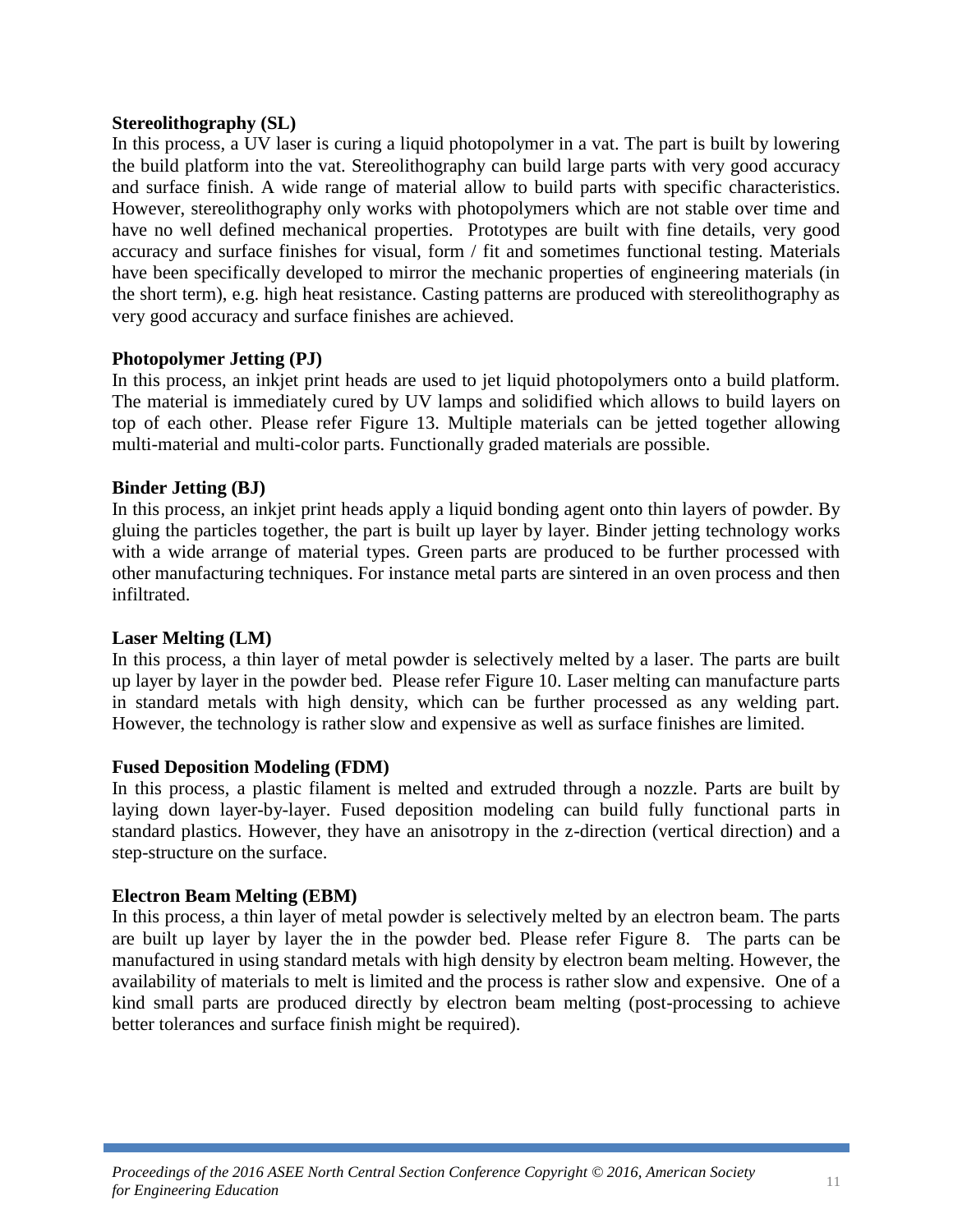#### **Laser Sintering (LS)**

In this process, a thin layer of plastic powder is selectively melted by a laser. The parts are built up layer by layer in the powder bed. Please refer Figure 11. Laser sintering can manufacture parts in standard plastics with good mechanical properties. There is a constantly growing set of materials available. However, parts do not have exactly the same properties as their injection molded counterparts.

#### **Material Jetting (MJ)**

In this process, an inkjet print heads are used to jet melted wax materials onto a build platform. The material cools and solidifies which allows to build layers on top of each other. Please refer Figure 12. Material jetting can achieve very good accuracy and surface finishes. However the technology only works with wax-like materials.

#### **Printing Equipment <sup>19</sup>**

The 3D Systems Inc. is one of the top 3D printer manufacturing company in the world. The 3D printers are available in broad range from small desktop, professional to full production types. The mantra for the 3D printing companies' is "if you can imagine it, we can print it".

The top 10 3D printing manufactures are 1) 3D Systems Inc., 2) Stratasys Inc., 3) MIT, 4) Hewlett-Packard Co., 5) Hitachi Chemical Co., 6) Matsushita Electric, 7) Therics Inc., 8) Materialise NV, 9) Objet Ltd., 10) Panasonic Corp.

#### **Bio printers**

3D bio printers are based on proprietary version of a basic syringe/pressure-based extrusion of both paste-like polymeric substances and hydrogels (also known as bio inks in certain cases), which are basically gel-like substances containing high quantities of water and living cells. There are several variations and alternatives available. There are many varieties of printers' available in the price range from  $$10K$  to  $> $200K$  depending upon the complexity of the printing technology.

The 3D-Bioplotter<sup>®</sup> System<sup>29</sup> is a versatile Rapid Prototyping tool for processing a great variety of biomaterials for Computer Aided Tissue Engineering (CATE), from 3D CAD models and patient CT data to the physical 3D scaffold with a designed and defined outer form and an open inner structure.

Technology: syringe‐based extrusion Materials: hydrogels, silicone, hydroxipa

Machine Specifications: Axis Resolution:  $(XYZ) - 0.001$ mm  $(.00004")$ Speed:  $0.1 - 150$  mm/s  $(0.004^{\prime\prime} - 5.91^{\prime\prime}/s)$ Build Volume (XYZ): 150 x 150 x 140 mm (5.91" x 5.91" x 5.51") Minimum Strand Diameter: 0.100 mm (0.004") – Material Dependent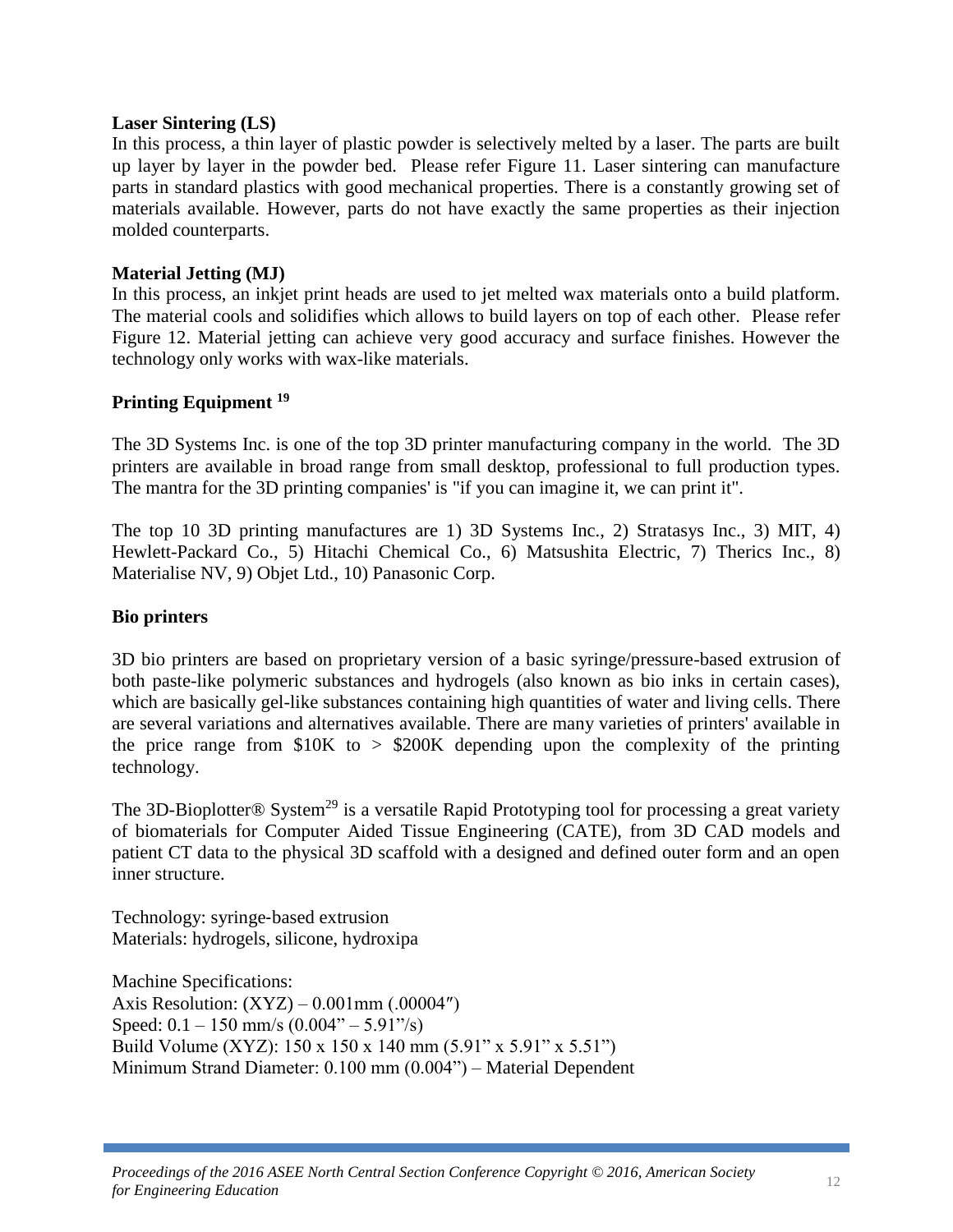#### **OneUp**

The OneUp<sup>30</sup> is the cheapest 3D printer in the world under \$200. With Oneup, the professional quality prints are a reality, equivalent to much more expensive machines at competitive speeds with the ability to expand the build area at any time. Each kit includes a very reliable and forgiving extruder that makes it easy to get great quality prints with minimal effort. This is a Do-It-Yourself, Self-Assembly kit that generally takes 2-8 hours to assemble based on end user skill level.

Machine Specifications: Technology: Fused Filament Fabrication Build Area: 100mm x 100mm x 125mm Layer Resolution: 50 Microns Filament Diameter: 1.75mm Nozzle Diameter: .40mm Minimum Feature Size: .20mm Maximum Extruder Temperature: 250c

#### **Witbox**

There are varieties of 3D printers available in various size, shape, & and form to fit anyone's budget under \$2500. One such printer is Witbox<sup>31</sup> from a Spanish manufacturer.

Machine Specifications: Print Area: 210 x 297 x 200 mm Layer Thickness: 0.05 mm Features: LCD screen with SD card reader, three-point leveling system, vibration damping, Materials: PLA, ABS

#### **Winsun**

The biggest 3D printer by far is the one created by a Chinese company. Winsun<sup>32</sup> printer is capable of building furniture, houses, and even five story buildings. The best part of Winsun technology is that it uses recycled concrete from construction waste, and the process is therefore significantly friendlier to the environment than traditional construction. Winsun is building 100 recycling facilities around China to keep up with demand.

Machine Specifications: Print Area: 132' (40m) x 33' (10m) x 22' (6.7m) Materials: recycled concrete

### **Creating Better Prints<sup>19</sup>**

The following criteria affect the quality of the 3D printed parts:

1. Design process: Wall thickness, overhang (<45 degree); support; support gap; create span instead of overhang; part shrinkage; provide chamfer instead of fillet.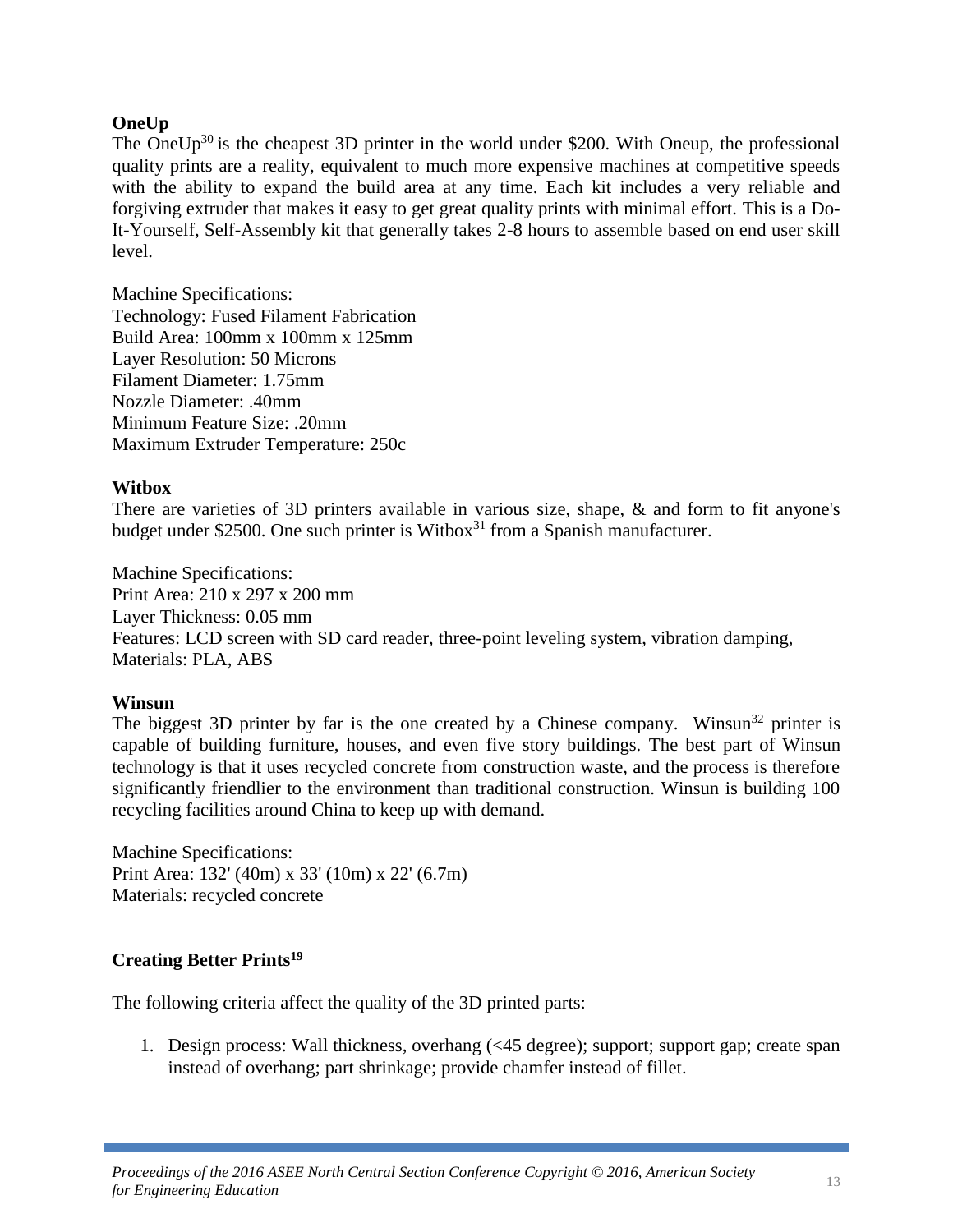- 2. Software: Select appropriate slicer conversion program- slicing program generates the Gcode necessary to feed into the 3D printer.
- 3. Equipment: Basic machine maintenance; filament quality; temperature; speed.

### **Part quality issues<sup>20</sup>**

The 3D printing is a developing technology, so the part quality issues are discovered everyday based on the material types, complexity of the part design and the capability of the printers. The major defect categories are based on:

- Material feed\_ such as defect caused by excessive or insufficient material or handling or clogged or temperature or printer speed or calibration or bed adhesion
- Printer\_ the part defect might occur due to not starting at the start of the print or at the end of the print
- Print defects\_ Surface deflects such as Pitting/Holes, Jagged edges, Stringy prints, Infill gaps to perimeter, body defects such as holes undersized, bridging failure such as warping, steeping/offsetting, interlayer delamination, layer shifting
- Computer freeze up or communication failure
- Overheating of the machine itself may cause damage to the part

### **Standards<sup>21</sup>**

As AM technology is becoming mainstream technology, it is necessary to develop a set of quality standards to define the AM materials, printers, and the part quality without harming the growth of the technology. ISO and ASTM committee are developing the following general AM standards.

| ISO/ASTM 52900:2015 | General principles                            |
|---------------------|-----------------------------------------------|
| ISO 17296-2         | Overview of process categories $\&$ feedstock |
| ISO/ASTM 52921:2013 | Co-ordinate systems $\&$ test methodologies   |
| ISO 17296-3: 2014   | Main characteristics and test methods.        |

The UL laboratories<sup>27</sup> developed set of safety standards for the 3D printers. These standards address the hazards based on:

- Operating environments\_who intend to interface with the printer
- Application\_where it is used (school, home, industrial, food preparation, medical)
- Machinery potential hazards with the design of the 3D printers
- School For use by children in school
- Emissions\_ regulations associated with airborne emissions
- Explosive regulations associated with explosive atmosphere

### **Typical Academic Curriculum**

The additive manufacturing course is being developed and will be offered in future when the resources become available.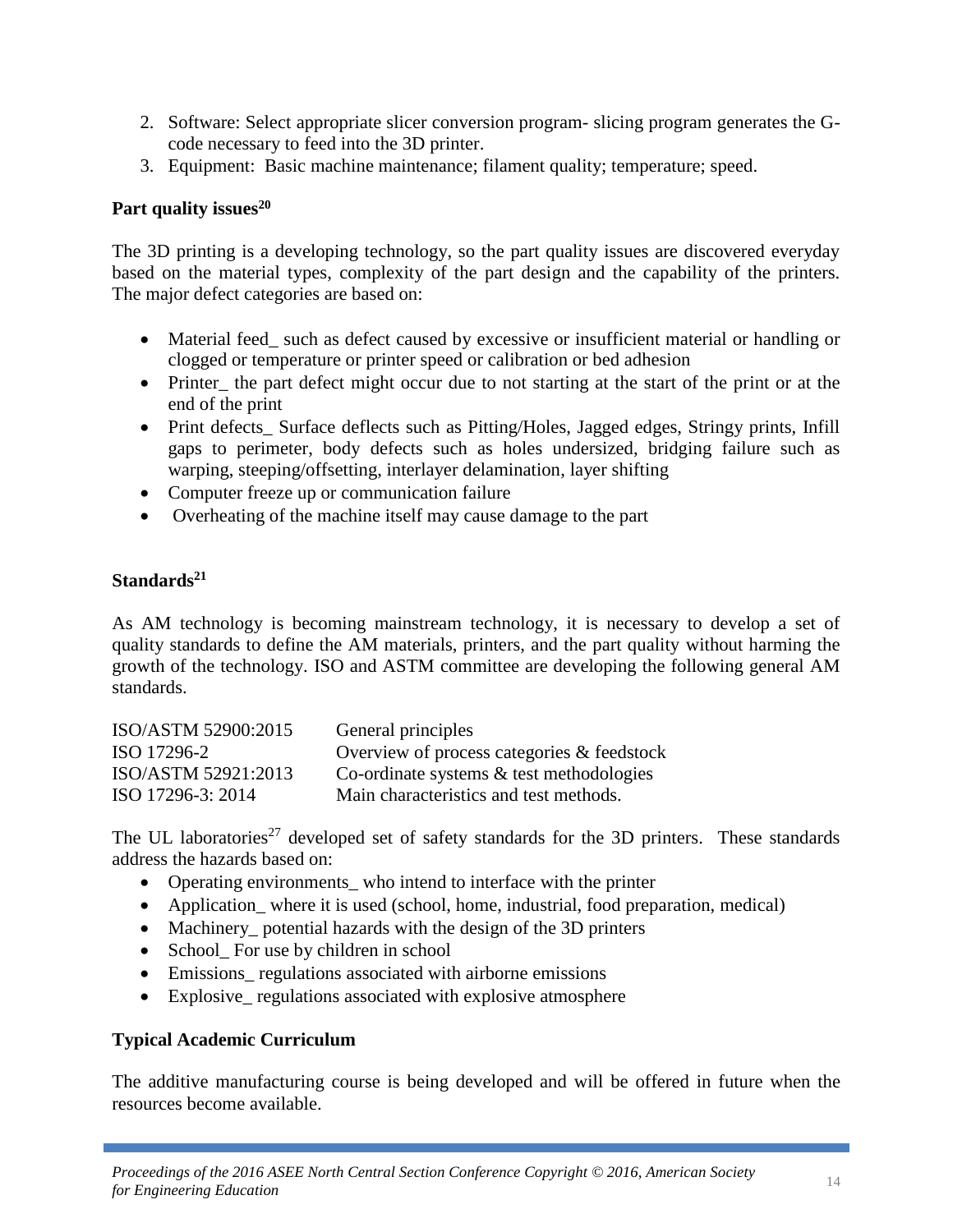Course title: ME 450 Additive Manufacturing: Part design, theory and practice (3 credit)

Course Description and Goals:

Additive manufacturing (AM) technologies fabricate 3D parts using layer-based manufacturing processes directly from CAD models. In this course, students will learn about AM part design, AM theory, material types, printing technologies, and quality issues by extruding parts using STRATASYS, INC. Model: BST 1200es / SST 1200es 3D printer.

Upon successful completion of the course, students should be able to:

- Provide comprehensive overview of the AM technologies
- Create a CAD design suitable for AM process
- Use commercial software for digitizing free-form geometry
- Compare traditional manufacturing versus AM manufacturing
- Understand the various quality defects in AM manufacturing
- Operate the lab 3D printer independently thru lab exercises

#### Text Book:

Additive Manufacturing Technologies: 3D Printing, Rapid Prototyping, and Direct Digital Manufacturing, 2nd Ed. (2015), Ian Gibson, David W. Rosen, Brent Stucker ISBN-13: 978-1493921126; ISBN-10: 1493921126

### **Conclusion**

Additive Manufacturing (AM) often referred as 3D printing is experiencing an unprecedented growth. Some predict AM might even replace the traditional manufacturing someday. The AM technology is used in Tissue Engineering followed by automobile, mechanical, jewelry, tooling, clothing, television, phones, PCB, aerospace, toys, watches, scaffolding, robotics, prosthesis, food industry and construction. The multi-material jetting head<sup>22</sup> that could print multiple materials including metals, plastics, ceramics, enzymes, and biological cells. The 3D printing is evolving in to  $4D$ - printing<sup>23</sup> at MIT's self-assembly lab. The big idea is to create objects that can change after they are printed, making them self-adapting. The act of printing is no longer the end of the creative process but merely a waypoint. 4D printing process where shape memory polymer fibers could fold, stretch, curl or twist when allowed the environmental exposure changes<sup>24</sup>. When a heart is damaged during a major heart attack, scientists have now engineered tissue that closely mimics natural heart muscle that beats, not only in a lab dish but also when implanted into animals<sup>25</sup>. AM technology is classified as a one of the twelve disruptive technologies<sup>26</sup> that will transform life, business, and the global economy. The 3D printing technology even got the attention of the US president in his recent union address.

### **Acknowledgments**

We would like to give our special thanks and appreciation for the reviewers for their constructive comments that helped us a lot to improve the quality of this paper.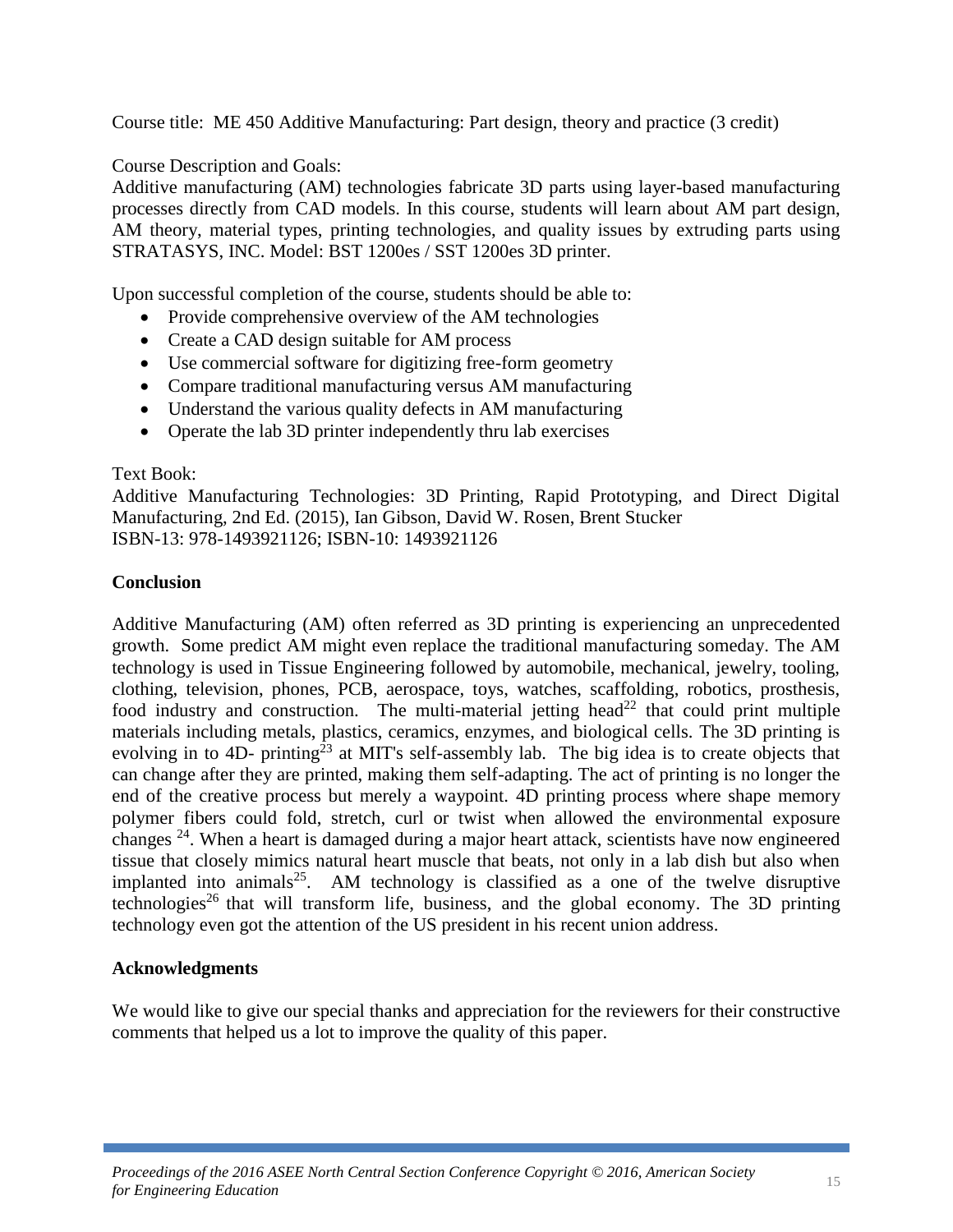#### **Biography**

**Dr. Annamalai Pandian** is an assistant professor at Saginaw Valley Sate University. He earned his B.Eng. & M.Eng. Degree in Mech. Eng. from the University of Madras, Chennai, India, and M.S Degree in Mech. Eng. from Louisiana State University, Baton Rouge, LA, USA and D. Eng., Degree in Manufacturing Systems from Lawrence Technological University, Southfield, MI, USA. He has wide range of industrial experience in sheet metal stamping, robotic welding, automation, product design, project management, six sigma and lean manufacturing methods. He has very good certification knowledge on ISO 9001 standards and procedures. He taught in the University of Wisconsin-Stout for few years before moving to Saginaw Valley State University. He has worked in the Advanced Manufacturing Engineering division in Chrysler LLC, Auburn Hills, MI, USA for 13+ years. He has wealth of experience in automotive tooling design, process and manufacturing. He has taught several mechanical, design and manufacturing engineering courses including Engineering Mechanics, CAD, Jigs & Fixtures, Robotics & Machine Vision, Manufacturing Process Eng., Manufacturing Systems Design and Simulation, and Lean Manufacturing. Dr. Pandian**'**s research interests include 3D printing, Sheet metal forming, Simulation, DOE, Robotics, ARMA and ANN. He is a member of ASQ, ASEE, IEOM, IIE, and SAE.

**Mr. Cameron Belavek** is an undergraduate Engineering Technology Management student at Saginaw Valley Sate University. He is doing research work in the area of 3D printing using Solidworks CAD models. He is also working as a co-op student at Dow Corning Corporation, Midland, MI. He created 3D models using CAE software for FEA and CFD simulation/analysis. He developed mechanical technologies to 3D print advanced materials. He is responsible for designing and 3D printing variety of parts for many different applications. He modeled hyperelastic materials using ANSYS software. He designed various tools/structures to be used in manufacturing/assembly operations. He is well-versed in SolidWorks, SimulationXpress Analysis, ANSYS, Static Structural Analysis, Thermal Analysis, 3D Printing on Stratasys uPrint Plus (ABS), MakerBot Replicator 2X (ABS & PLA).

#### **References**

- [1] http://www.google.com/patents/US4575330#v=onepage&q&f=false
- [2] <http://www.3dsystems.com/30-years-innovation>
- [3] Sachs, E.M., Haggerty, J.S., Cima, M.J., Williams, P.A., "Three-dimensional printing techniques, US patent 5,204,055" 1989<http://www.google.com/patents/US5204055> retrieved on 1/8/2016.
- [4] <http://web.mit.edu/tdp/www/research.html>
- [5] Roberson, D.A., Espalin, D., & Wicker, R.B., "3D printer selection: A decision-making evaluation and ranking model", Virtual and Physical Prototyping, 2013, 8:3, 201-212
- [6] Lee, I. and Kim, Y., "The Recent Patent Analysis and Industrial Trend of 3D Printing", Indian Journal of Science and Technology, Vol 8(S8), 70-73, April 2015
- [7] Utela, B., Storti, D., Anderson, R., & Ganter, M., "A review of process development steps for new material systems in three dimensional printing (3DP), Journal of Manufacturing Processes 10 (2008) 96-104
- [8] Huang, S.H., Liu, P., Mokasdar, A., & Hou, L., "Additive manufacturing and its societal impact: a literature review" International Journal of Advance Manufacturing Technology (2013) 67:1191–1203
- [9] Berman, B., "3-D printing: The new industrial revolution", Business Horizons (2012) 55, 155—162
- [10]Thompson S.M., Bianc, L., Shamsaei, N., & Yadollahia, A., " An overview of Direct Laser Deposition for additive manufacturing; Part I: Transport phenomena, modeling and diagnostics", Additive Manufacturing 8 (2015) 36–62[, http://dx.doi.org/10.1016/j.addma.2015.07.001](http://dx.doi.org/10.1016/j.addma.2015.07.001)
- [11]Shamsaei, N., Yadollahia, A., Bianc, L., & Thompson S.M.," An overview of Direct Laser Deposition for additive manufacturing;Part II: Mechanical behavior, process parameter optimization andcontrol", Additive Manufacturing 8 (2015) 12–35, http://dx.doi.org/10.1016/j.addma.2015.07.002
- [12]Singh,O.P., Ahmed, S.M., & Abhilash, M., "Modern 3D Printing Technologies: Future Trends and Developments", Recent Patents on Engineering, 2015, 9, 91-103
- [13] <http://3dprintingindustry.com/3d-printing-basics-free-beginners-guide/materials/>
- [14] <https://www.stratasysdirect.com/resources/choosing-the-right-material-for-your-application/>
- [15]Wijk, AV. & Wijk, I.V., "3D Printing with Biomaterials", published by IOS PRESS BV, Amsterdam, The Netherlands.2015.
- [16] <https://gridlogics.com/>